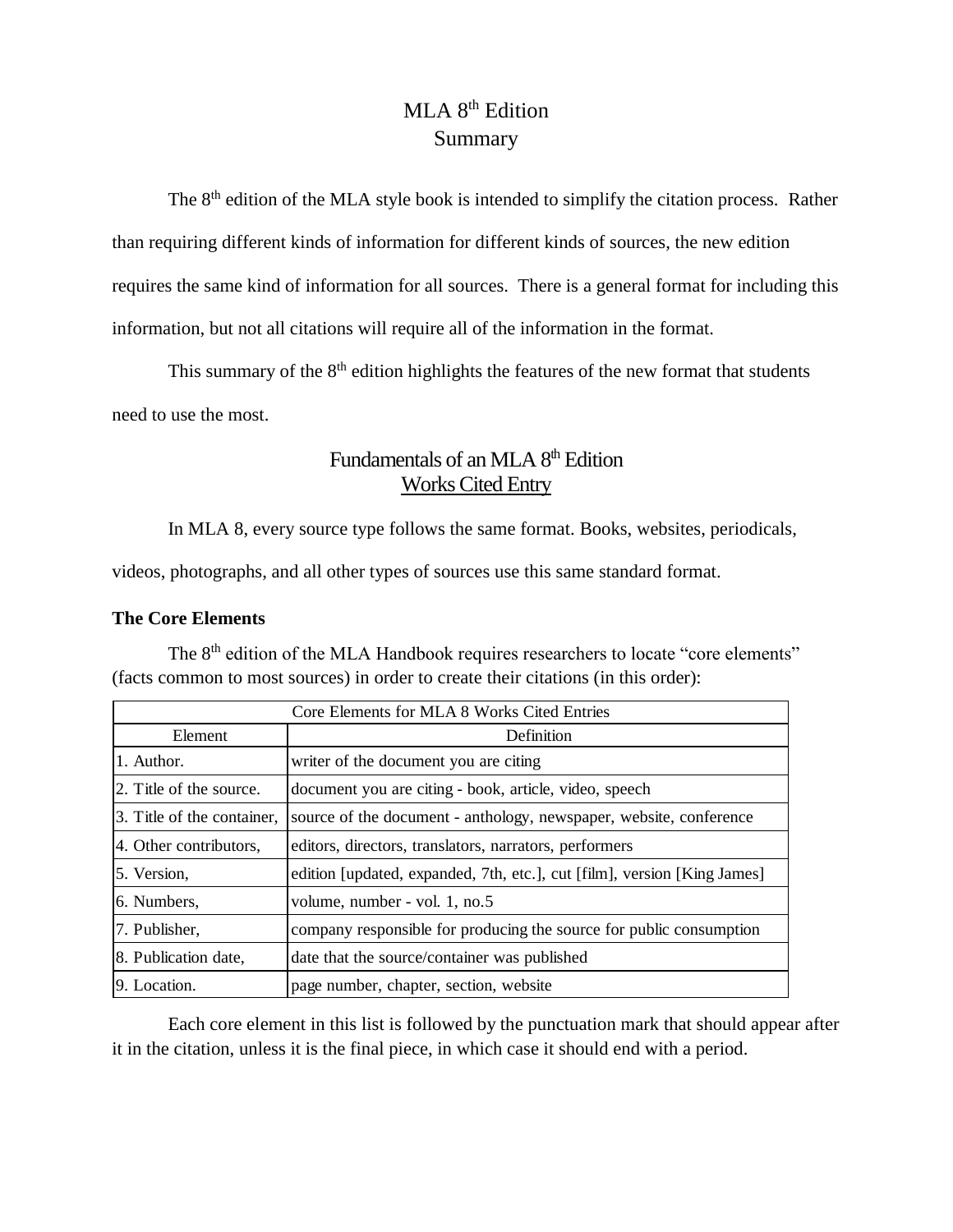### **Standard format for core elements for an MLA 8 works cited entry:**

Author. Title of the source. Title of the container, Other contributors, Version, Numbers, Publisher, Publication date, Location.

Ellingsen, Eric. "In the Listenings: The Gold Waxes." *World Literature Today*, vol. 89, no. 1, 2015, pp. 30-32. JSTOR, doi:10.7588/worllitetoda.89.1.0030.

"Means to an End." *NCIS: New Orleans*, season 2, episode 19, CBS, 22 Mar. 2016. TV.com, [www.tv.com/shows/ncis-new-orleans/means-to-an-end-3355512/.](http://www.tv.com/shows/ncis-new-orleans/means-to-an-end-3355512/)

(Source: https://www.easybib.com/guides/citation-guides/mla-8/mla-7-vs-mla-8/)

Following are examples of how to find the core elements in a few kinds of sources and

how to use them in works cited entries. These are taken from [https://www.style.mla.org/works](https://www.style.mla.org/works-cited-a-quick-guide) 

[cited-a-quick-guide.](https://www.style.mla.org/works-cited-a-quick-guide)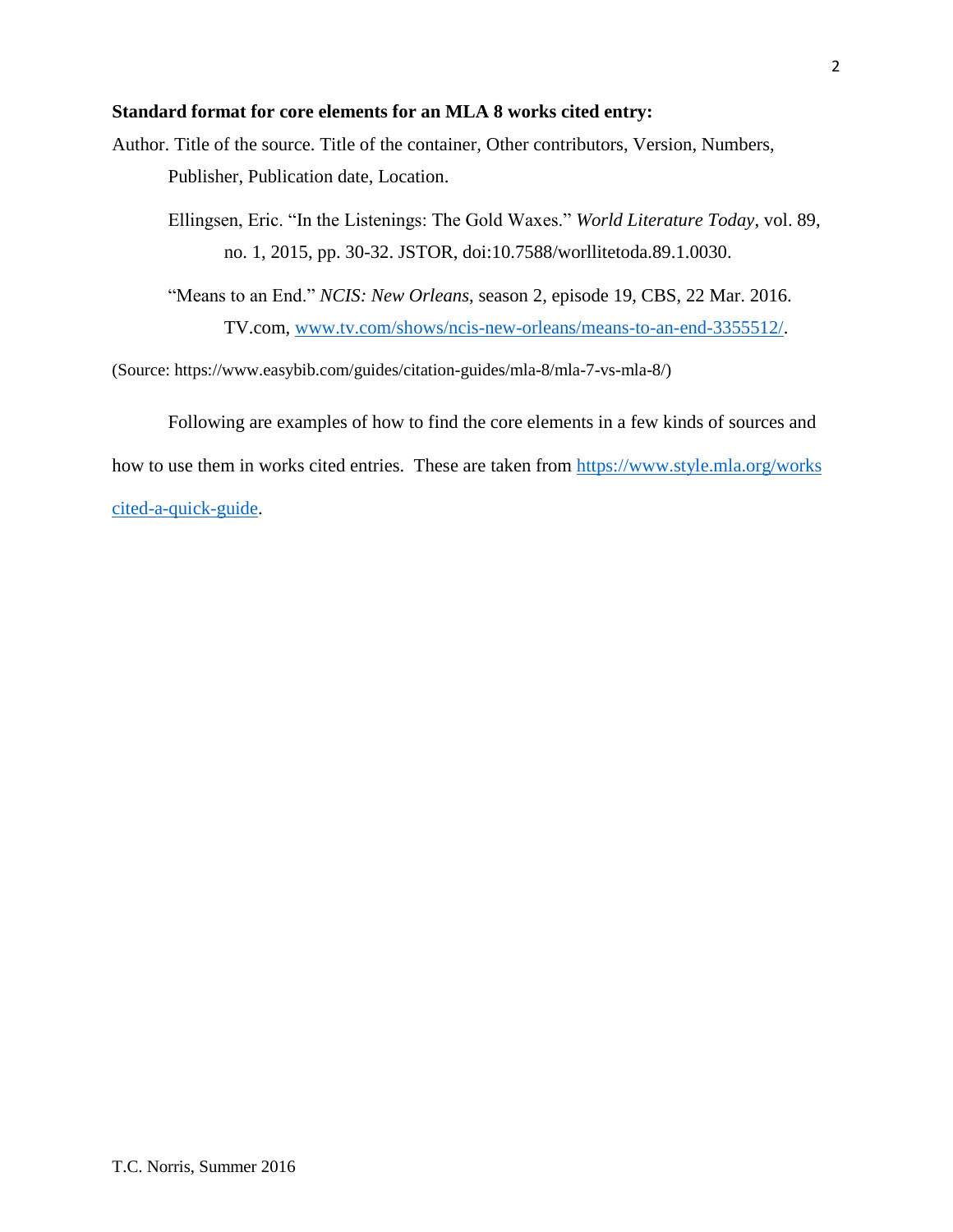### A Source in One Container

#### An Essay in a Book Collection



|                    | Author.<br>Copeland, Edward.                                   |  |  |
|--------------------|----------------------------------------------------------------|--|--|
| 2                  | Title of source.<br>"Money."                                   |  |  |
| <b>CONTAINER 1</b> |                                                                |  |  |
| з                  | Title of container,<br>The Cambridge Companion to Jane Austen, |  |  |
| 4                  | Other contributors,<br>edited by Copeland and Juliet McMaster, |  |  |
|                    | Version,                                                       |  |  |
| 6                  | Number,                                                        |  |  |
|                    | Publisher,<br>Cambridge UP,                                    |  |  |
| 8                  | Publication date,<br>1997.                                     |  |  |
| o                  | Location.<br>pp. 131-48.                                       |  |  |

#### FINAL WORKS-CITED-LIST ENTRY

Copeland, Edward. "Money." The Cambridge Companion to Jane Austen, edited by Copeland and Juliet McMaster, Cambridge UP, 1997, pp. 131-48.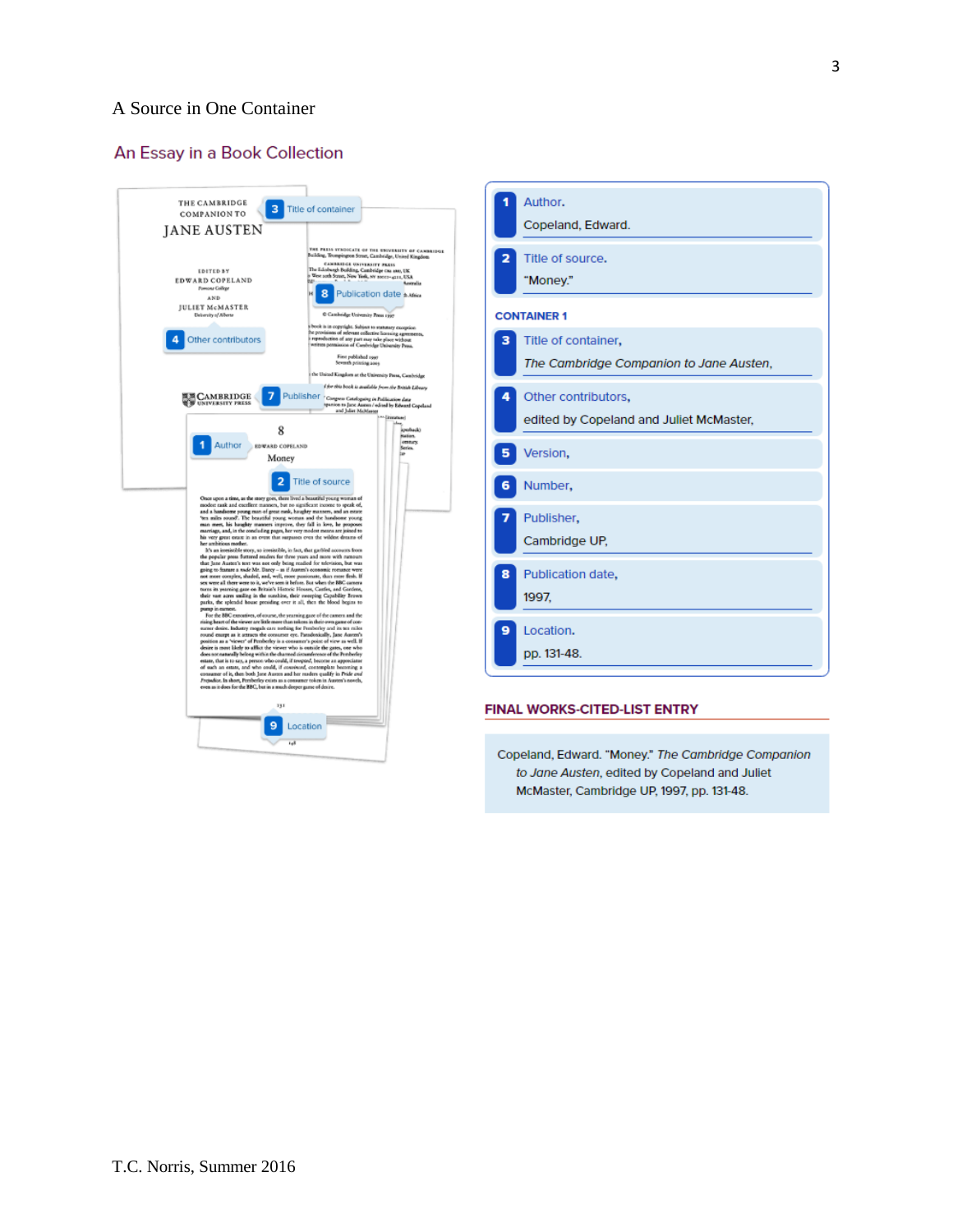### A Source in One Container

#### A Video on a Web Site

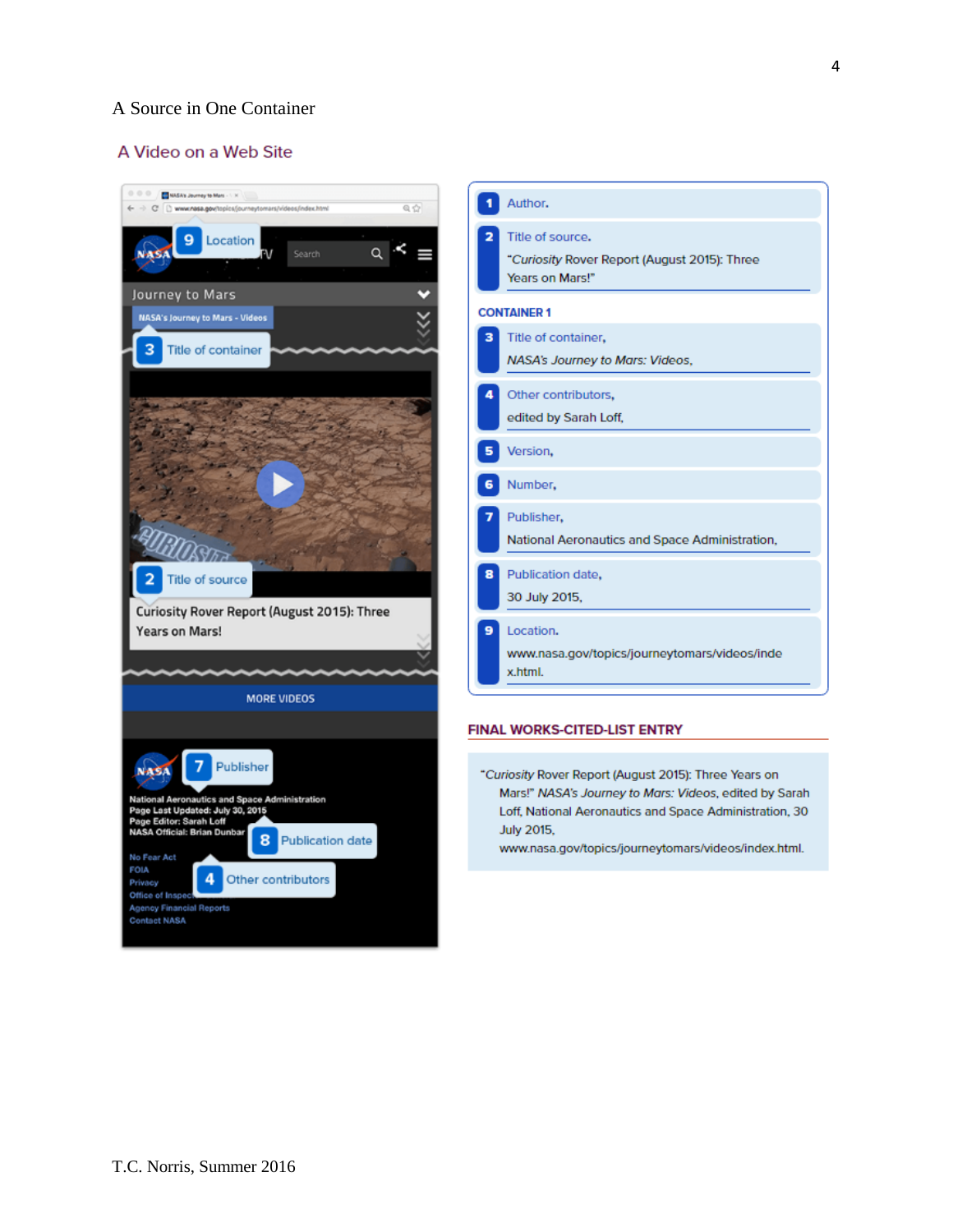### A Source in Two Containers

#### A Journal Article Retrieved from a Database



|                         | Author.<br>Lorensen, Jutta.                                                                              |  |  |  |  |
|-------------------------|----------------------------------------------------------------------------------------------------------|--|--|--|--|
| $\overline{\mathbf{z}}$ | Title of source.<br>"Between Image and Word, Color, and Time:<br>Jacob Lawrence's The Migration Series." |  |  |  |  |
|                         | <b>CONTAINER 1</b>                                                                                       |  |  |  |  |
| з                       | Title of container,<br>African American Review,                                                          |  |  |  |  |
|                         | Other contributors,                                                                                      |  |  |  |  |
| 5.                      | Version,                                                                                                 |  |  |  |  |
| 61                      | Number,<br>vol. 40, no. 3,                                                                               |  |  |  |  |
|                         | Publisher,                                                                                               |  |  |  |  |
|                         | Publication date,<br>2006,                                                                               |  |  |  |  |
|                         | Location.<br>pp. 571-86.                                                                                 |  |  |  |  |
|                         | <b>CONTAINER 2</b>                                                                                       |  |  |  |  |
| з                       | Title of container,<br>EBSCOHost,                                                                        |  |  |  |  |
|                         | Other contributors,                                                                                      |  |  |  |  |
|                         | Version,                                                                                                 |  |  |  |  |
| 6.                      | Number,                                                                                                  |  |  |  |  |
|                         | Publisher,                                                                                               |  |  |  |  |
| 8                       | Publication date,                                                                                        |  |  |  |  |
| 9.                      | Location.<br>search.ebscohost.com/login.aspx?<br>direct-true&db-f5h&AN-24093790&site-ehos<br>t-Ilve.     |  |  |  |  |

#### FINAL WORKS-CITED-LIST ENTRY

Lorensen, Jutta. "Between Image and Word, Color, and Time: Jacob Lawrence's The Migration Series." African American Review, vol. 40, no. 3, 2006, pp. 571-86. EBSCOHost, search.ebscohost.com/login.aspx? direct-true&db-f5h&AN-24093790&site-ehost-live.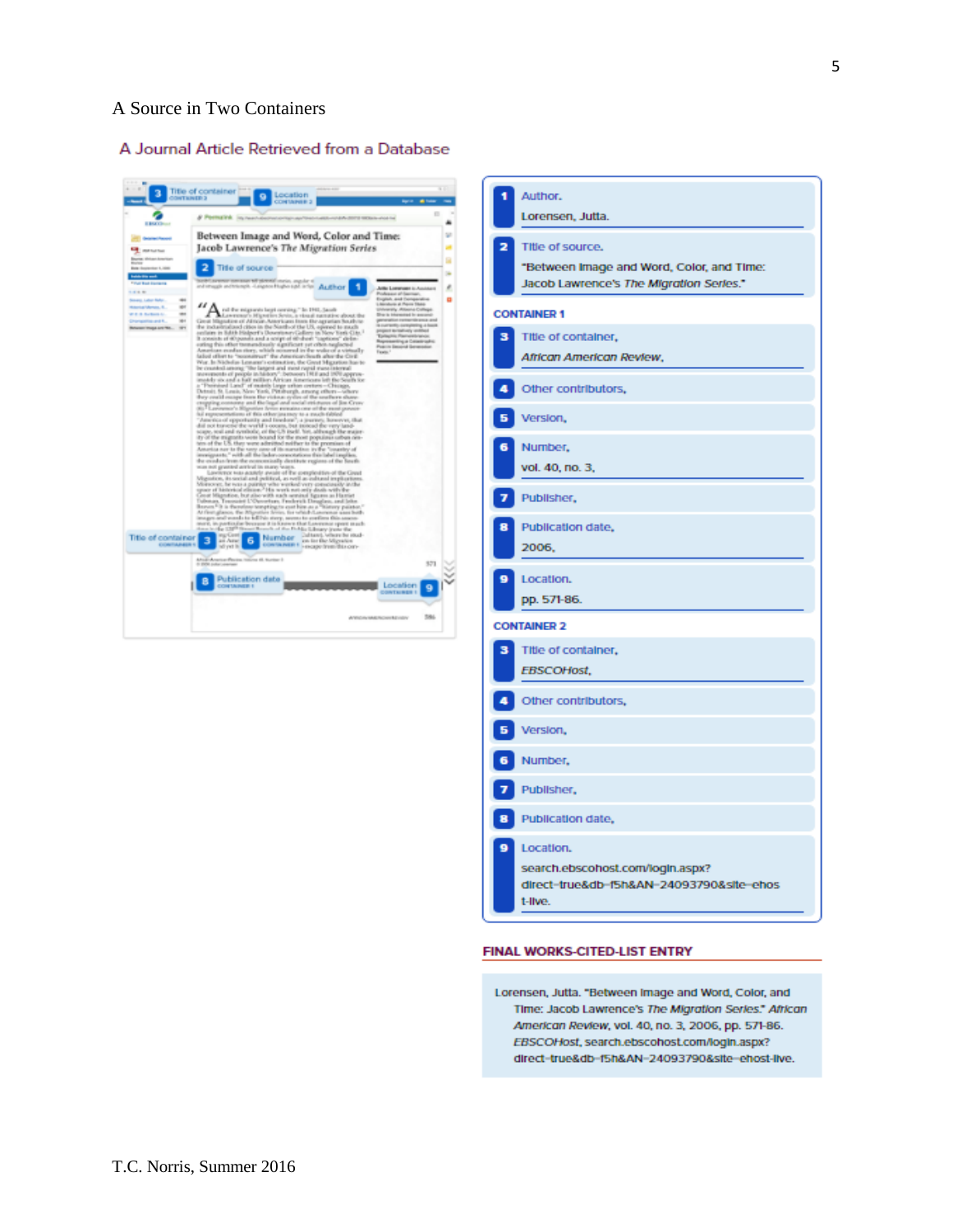Because of this fundamental change, the works cited list entries produced by the  $7<sup>th</sup>$  and 8<sup>th</sup> editions are different. Below are differences that might be overlooked by writers making the transition from the  $7<sup>th</sup>$  edition. Numbers in parentheses refer to pages in the MLA  $8<sup>th</sup>$  edition manual. This summary contains examples from those pages.

## ABBREVIATIONS

 Common terms in the works cited list like *editor*, *edited by*, *translator*, and *review of* are no longer abbreviated. The 8<sup>th</sup> edition provides a shorter list of recommended abbreviations (96– 97).

|                  | Common MLA 8 Abbreviations | <b>Publisher Abbreviations</b> |             |                                                      |
|------------------|----------------------------|--------------------------------|-------------|------------------------------------------------------|
| Term             | Abbr.                      | Term                           | Abbr.       | Omit business words (Company,                        |
| chapter          | ch.                        | page, pages                    | p., pp.     | Corporation, etc.). Use<br>abbreviations at left for |
| department       | dept.                      | paragraph                      | par., pars. | "University" and "Press":                            |
| edition          | ed.                        | quoted in                      | qtd. in     | U of Chicago P.<br>See "Publishers" below.           |
| for example      | e.g.                       | revised                        | rev.        |                                                      |
| and others       | et al.                     | section                        | sec.        | <b>Bible Abbreviations</b>                           |
| and so forth     | etc.                       | translation                    | trans.      | Generally, follow the                                |
| that is          | i.e.                       | University                     | U           | abbreviations of books in                            |
| number           | no.                        | <b>University Press</b>        | UP          | the index of the Bible you<br>are using.             |
| Press (academic) | P                          | volume                         | vol.        |                                                      |

## AUTHORS

 When a source has three or more authors, only the first one shown in the source is given. It is followed by *et al.* (22). (Previously, the omission of coauthors was limited to sources with four or more authors and was presented as an option.):

Burdick, Anne, et al. *Digital\_Humanities.* MIT P, 2012.

## BOOKS AND OTHER PRINTED WORKS

 Page numbers in the works cited list are now preceded by *p.* or *pp.,* but not in in-text citations (46).

> Adichie, Chimamanda Ngozi. "On Monday of Last Week." *The Thing around Your Neck,* Alfred A Knopf, 2009, pp. 74-94.

• For books, the city of publication is no longer given, except in special situations (51): o For books published before 1900, replace the publisher's name with the city of publication.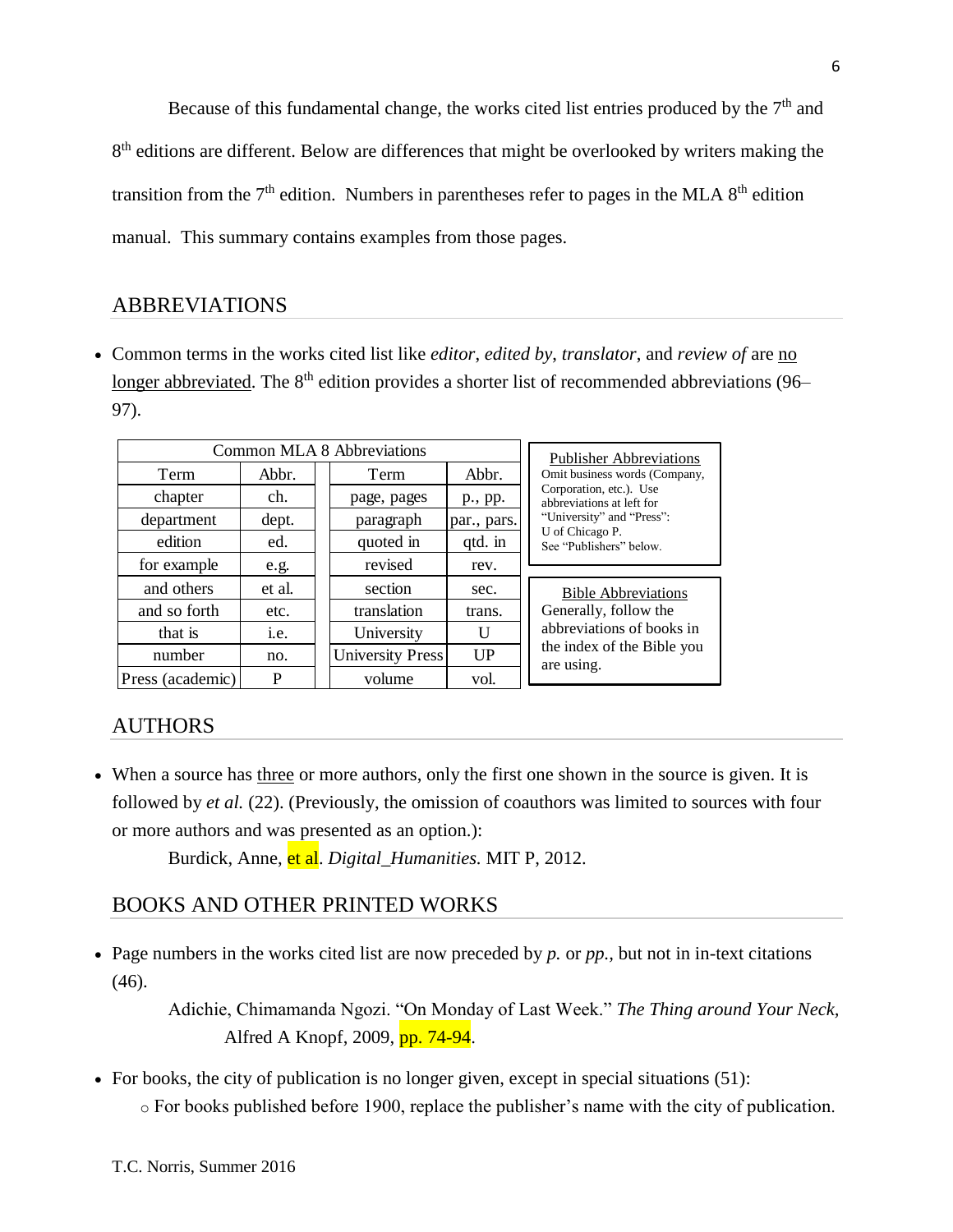Goethe, Johann Wolfgang von. *Conversations of Goethe with Eckermann and Soret.* Translated by John Oxenford, new ed., **London**, 1875.

 $\circ$  If a publisher has offices in more than one country, place the city of publication before the publisher's name.

Rowling, J.K. *Harry Potter and the Philosopher's Stone*. **London**, Bloomsbury, 1997.

o Include the city of publication if it might help the reader locate a text released by a publisher outside one's country.

JOURNALS

• Issues of scholarly journals are now identified with, for instance, "vol. 64, no. 1" rather than "64.1" (39–40).

> Baron, Naomi S. "Redefining Reading: The Impact of Digital Communication Media." PMLA, vol. 128, no. 1, Jan. 2013, pp. 193-200.

 If an issue of a scholarly journal is dated with a month or season, the month or season is now always cited along with the year (45).

> Belton, John. "Painting by the Numbers: The Digital Intermediate." PMLA, vol. 61 no. 3, **Spring 2008**, pp. 58-65.

### ONLINE WORKS

• The URL (without http:// or https://) is now normally given for a Web source. Angle brackets are not used around it (48, 110).

> *Visualizing Emancipation*. Directed by Scott Nesbit and Edward L. Ayers, dsl.richmond.edu/emancipation.

- The citing of DOIs (digital object identifiers) is preferred over URLs (110). Chan, Evans. "Postmodernism and Hong Kong Cinema." *Postmodern Culture,* vol. 10, no. 3, May 2000. *Project,* doi: 10.1353/pmc.2000.0021.
- Citing the date when an online work was consulted is now optional (53). Date of access may be useful if there is no production or publication date for the information.

"Under the Gun." *Pretty Little Liars*, season 4, episode 6, ABC Family, 16 July 2013. *Hulu*, [www.hulu.com/watch/511318.](http://www.hulu.com/watch/511318) Accessed 23 July 2013.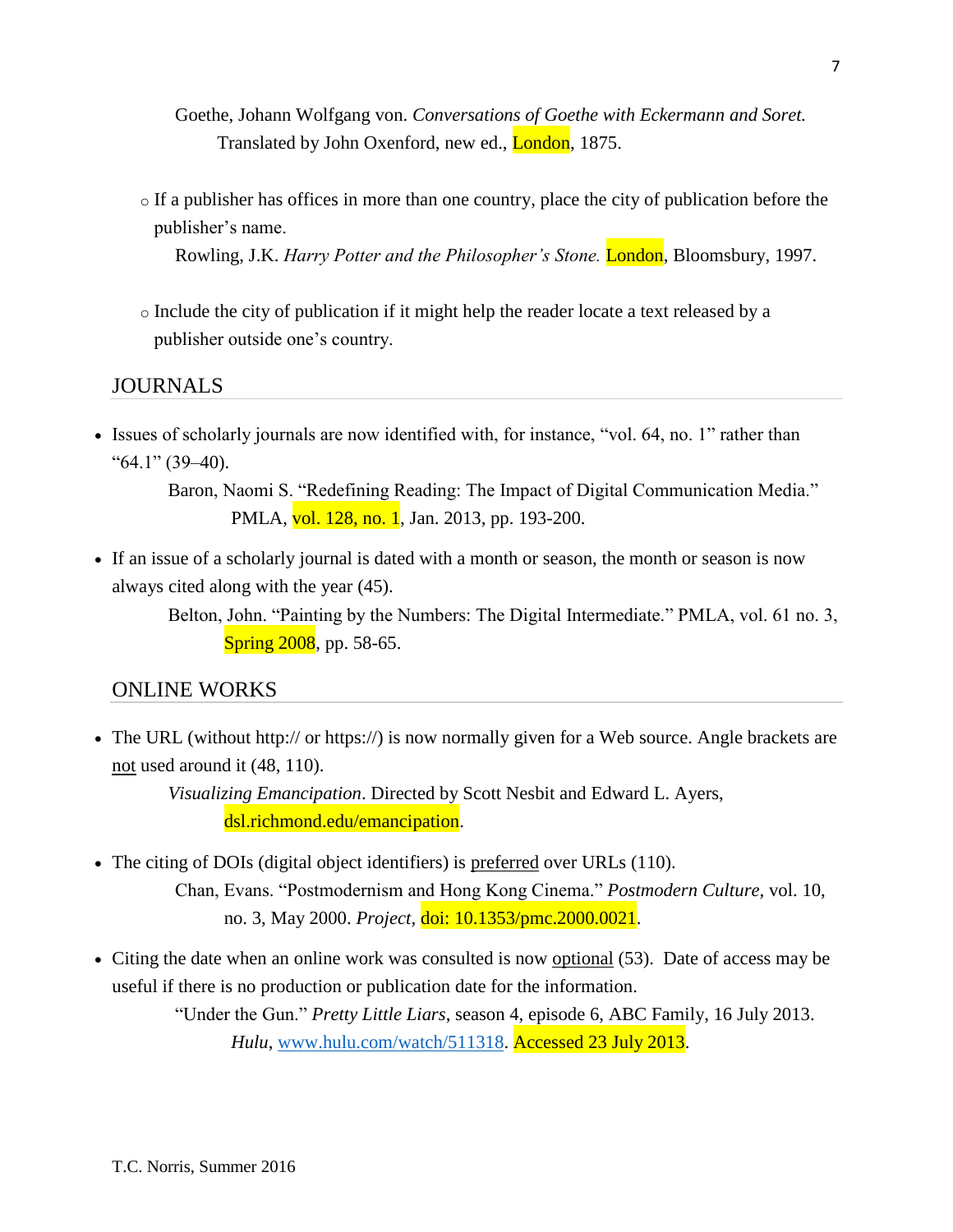• Placeholders for unknown information like *n.d.* ("no date") are no longer used. If facts missing from a work are available in a reliable external resource, they are cited in square brackets (111). Otherwise, they are simply omitted.

Chan, Evans. "Postmodernism and Hong Kong Cinema." *Postmodern Culture,* vol. 10, no. 3, **[**May 2000**]**. *Project,* doi: 10.1353/pmc.2000.0021.

## PUBLISHERS

- Publishers' names are now given in full, except that business words like *Company* (*Co.*) are dropped and, for academic presses, the abbreviations *U*, *P*, and *UP* are still used (97). See "Abbreviations" above.
- A forward slash  $\ell$  now separates the names of co-publishers (108). Pennsylvania State UP **/** Bibliographical Society of America
- Some kinds of publications don't require listing a publisher's name (42): periodicals (journal, newspapers, magazines), a work published by its author or editor, a website with a name that is the same as its publisher, a web site not involved in the publication of the material it presents (e.g. YouTube, databases).
- When an organization is both author and publisher of a work, the organization's name is now given only once, usually as the publisher (25). No author is stated.

*Reading at Risk: A Survey of Literary Reading in America.* National Endowment for the Arts, June 2004.

## MISCELLANEOUS

- Full publication information is now given for widely used reference works. Page-number spans are given for articles in alphabetically arranged reference books in print. In other words, reference works are treated like other works and are no longer subject to exceptions.
- The medium of publication is no longer stated, except when it is needed for clarity (52). *Fresh Air*. Narrated by Terry Gross, National Public Radio, 20 May 2008. Transcript.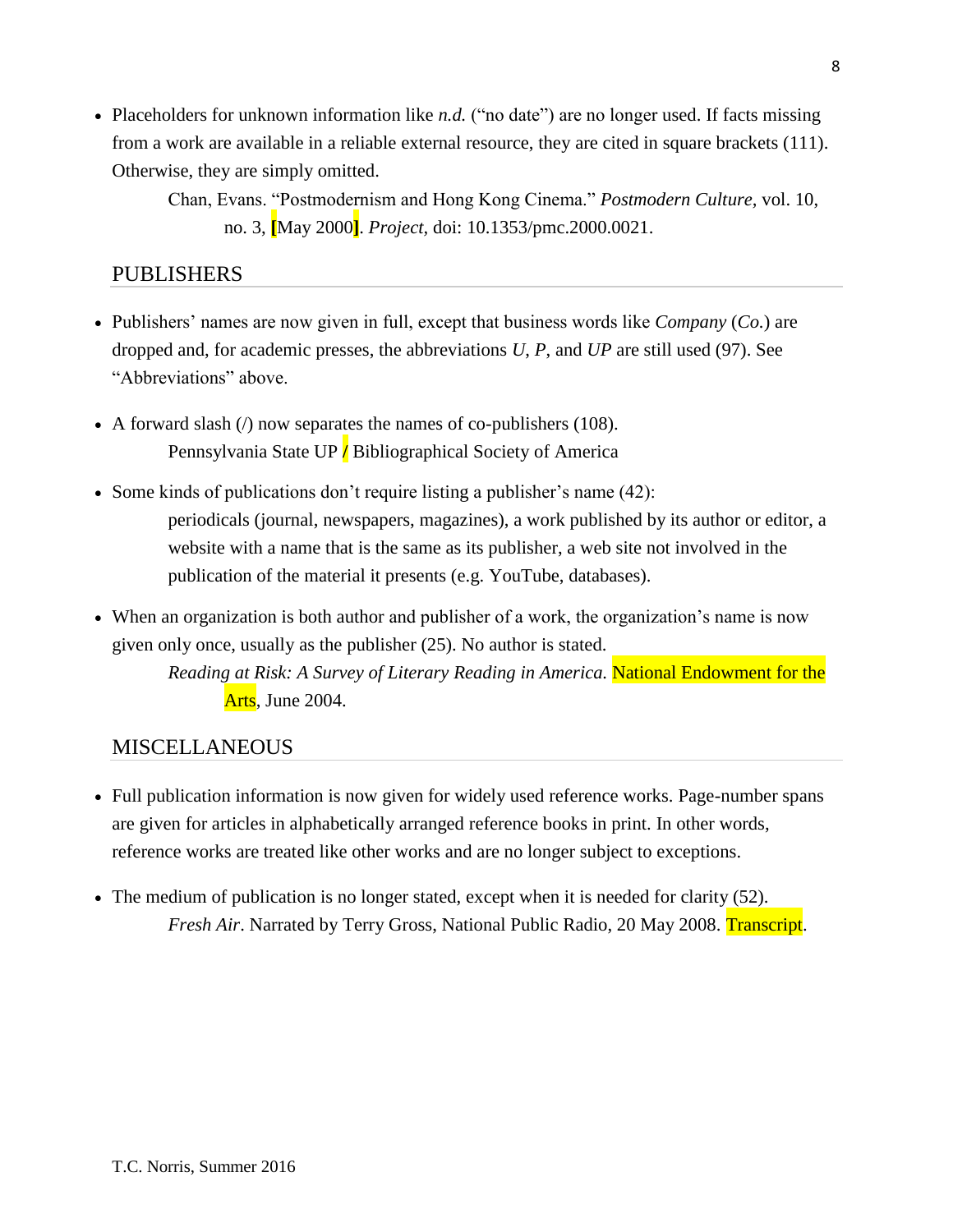# Fundamentals of an MLA 8<sup>th</sup> Edition In-Text Citation

The principles behind in-text citations in MLA style are mostly unchanged. A few details have been added or clarified, however:

- For time-based media like video, times are now cited in the text (57). Buffy's promise that "there's not going to be any incidents like at my old school" is obviously not one on which she can follow through ("*Buffy*" 00:03:16-17).
- Use *my trans.* to identify the writer's translation of a non-English quotation (90–91). Sévigné responds to praise of her much admired letters by acknowledging that "there is nothing stiff about them" (my trans.**;** 489).
- When long titles have to be included in a parenthetical citation, shorten them by using just the initial noun phrase of the title (without any beginning article), or the first word of the title. If the title consists of only a noun phrase, it cannot be shortened (117–18).

| Shortening a Title for In-text Citations |                                                        |                           |  |  |  |
|------------------------------------------|--------------------------------------------------------|---------------------------|--|--|--|
|                                          | Original Title (Works Cited)                           | Shortened Title (In-text) |  |  |  |
| Noun<br>Phrase                           | The Double Vision: Language<br>and Meaning in Religion | Double vision             |  |  |  |
| First<br>Word                            | "Under the Volcano"                                    | "Under"                   |  |  |  |

 There is no punctuation between the author's name and page number, but various punctuation marks are used when different items are combined in one parenthetical citation (126–27):

> Two sources (Baron 194**;** Jacobs 55) Different locations within one source (Baron 194**,** 200**,** 197-98) Multiple works by the same author (Glück, "Erzatz Thought" **and** "For") (Glück, "Erzatz Thought**,**" "For**,**" **and** Foreword) How you altered the text (Baron 194**;** my emphasis) Location other than page number (Chan**, par.** 41) Page number with part references (185**;** ch. 13**,** sec. 2)

 Ways of formatting citations in research projects other than traditional papers are suggested  $(127-28)$ .

> PowerPoint: Add citations on the slides and a works cited slide at the end. Video: Overlay content information at the bottom of the screen; add documentation in end credits.

Website: Provide links to source material; add a works cited list as an appendix.